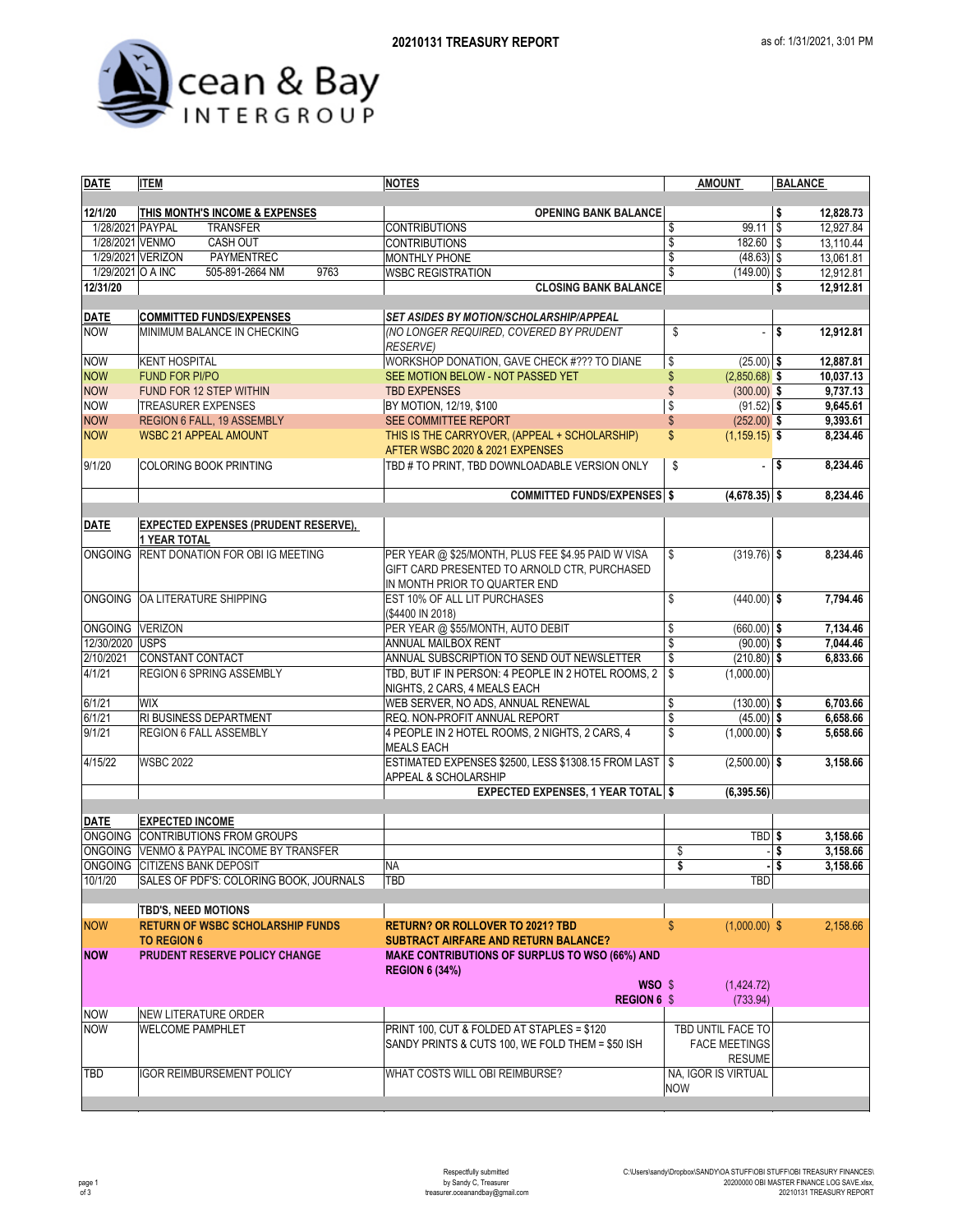

| <b>DATE ITEM</b>  |                                                                   | <b>NOTES</b>                                                                  |           | <b>AMOUNT</b>  |                                                |    | <b>BALANCE</b> |
|-------------------|-------------------------------------------------------------------|-------------------------------------------------------------------------------|-----------|----------------|------------------------------------------------|----|----------------|
| 1/1/19 PIPO       |                                                                   |                                                                               |           |                | FUNDED BY MOTION 1/2021 \$ 3,058.00            |    |                |
|                   | 1/31/19 FUND FOR PI/PO                                            | last funded by motion, 1/19                                                   | \$        | 500.00         |                                                |    | \$3,558.00     |
|                   | 3/31/19 EXPENSE                                                   | TBD, CHECK W JAY                                                              | \$        | (48.76)        |                                                |    | \$3,509.24     |
|                   | 3/31/19 EXPENSE                                                   | TBD, CHECK W JAY                                                              | \$        | (122.38)       |                                                |    | \$3,386.86     |
|                   | 3/31/19 EXPENSE                                                   | TBD, CHECK W JAY                                                              | \$        | (2.06)         |                                                |    | \$3,384.80     |
|                   |                                                                   |                                                                               |           |                |                                                |    |                |
|                   | 3/31/19 EXPENSE                                                   | TBD, CHECK W JAY                                                              | \$        | (68.80)        |                                                |    | \$3,316.00     |
|                   | 6/5/2019 BANK DEPOSIT                                             | REGION 6 GRANT FOR PI/PO                                                      | \$        | 1,200.00       |                                                |    | \$4,516.00     |
| 8/19/2019 O A INC |                                                                   | PI/PO LITERATURE ORDER                                                        | \$        | (378.00)       |                                                |    | \$4,138.00     |
|                   | 505-891-2664 NM<br>5198                                           |                                                                               |           |                |                                                |    |                |
| 8/19/2019 O A INC |                                                                   | PI/PO LITERATURE ORDER                                                        | \$        | (767.20)       |                                                |    | \$3,370.80     |
|                   | 505-891-2664 NM<br>5198                                           |                                                                               |           |                |                                                |    |                |
|                   |                                                                   |                                                                               |           |                |                                                |    |                |
|                   | 9/5/2019 DRI*PRINTING SERVI888-888-4211 CA                        | PI/PO PRINTING ORDER                                                          | \$        | (113.98)       |                                                |    | \$3,256.82     |
|                   | 10/10/2019 JAY GALLIGAN                                           | TBD, CHECK W JAY                                                              | \$        | (67.36)        |                                                |    | \$3,189.46     |
|                   | (TOTAL FOR CK #2027 = 264.20)                                     |                                                                               |           |                |                                                |    |                |
|                   | 10/10/2019 JAY GALLIGAN                                           | PI/PO REIMBURSE JAY FOR LABELS & ACRYLIC                                      | \$        | (196.84)       |                                                |    | \$2,992.62     |
|                   | (TOTAL FOR CK #2027 = 264.20)                                     | <b>DISPLAYS</b>                                                               |           |                |                                                |    |                |
|                   | 11/20/2019 EXCHANGE FEE                                           | PI/PO EXPENSE                                                                 | \$        | (2.00)         |                                                |    | \$2,990.62     |
|                   |                                                                   |                                                                               |           |                |                                                |    |                |
|                   | 11/20/2019 APP QR CODE GENERABIELEFELD                            | PI/PO EXPENSE                                                                 | \$        | (66.51)        |                                                |    | \$2,924.11     |
|                   | 11/20/2020 EXCHANGE FEE                                           | FOR PUBLIC OUTREACH POSTERS                                                   | \$        | (2.13)         |                                                |    | \$2,921.98     |
|                   | 11/20/2020 APP QR CODE GENERABIELEFELD                            | FOR PUBLIC OUTREACH POSTERS                                                   | \$        | (71.30)        |                                                |    | \$2,850.68     |
| 1/1/19 PIPO       |                                                                   | TOTAL EXPENSES, EXCL SCHOLARSHIP \$                                           |           | (1,907.32)     | REMAINING FUNDS \$ 2,850.68                    |    |                |
|                   |                                                                   |                                                                               |           |                | (NEED MOTION, AND OR 2020 R6                   |    |                |
|                   |                                                                   |                                                                               |           |                | <b>SCHOLARSHIP)</b>                            |    |                |
|                   |                                                                   |                                                                               |           |                |                                                |    |                |
|                   |                                                                   |                                                                               |           |                |                                                |    |                |
|                   | 1/1/19 REGION 6 FALL ASSEMBLY 2019                                |                                                                               |           |                | <b>SET ASIDE \$</b>                            |    | 600.00         |
|                   | 9/23/2019 DENNY'S #9394 Albany<br><b>NY</b>                       | <b>IREGION 6 FALL ASSEMBLY EXPENSE</b>                                        | \$        | (28.49)        |                                                | \$ | 571.51         |
|                   | 9/23/2019 RED LION ALBANY<br><b>NY</b>                            | 9763 KARA/SANDY HOTEL ROOM, 2 NIGHTS                                          | \$        | (225.72)       |                                                | \$ | 345.79         |
|                   | 9/23/2019 WHOLEFDS ABN #10 1ALBANY                                | NY MEALS                                                                      | \$        | (7.57)         |                                                | S. | 338.22         |
|                   | 9/23/2019 RED LION ALBANY                                         |                                                                               |           |                |                                                |    |                |
|                   | <b>NY</b>                                                         | 5198 MEALS                                                                    | \$        | (7.56)         |                                                | S. | 330.66         |
|                   | 9/23/2019 CHILI'S COLONIE COLONIE<br><b>NY</b>                    | <b>MEALS</b>                                                                  | \$        | (44.02)        |                                                | S. | 286.64         |
|                   | 10/3/2019 SANDY CURRY                                             | R6 FALL ASSEMBLY REIMBURSE SANDY FOR                                          | \$        | (139.18)       | 2026 \$                                        |    | 147.46         |
|                   |                                                                   | <b>MILEAGE. TOLLS</b>                                                         |           |                |                                                |    |                |
|                   | 10/10/2019 JAY GALLIGAN (TOTAL FOR CK #2027                       | R6 FALL ASSEMBLY REIMBURSE JAY FOR LUNCH                                      | \$        | (319.76)       | 2027                                           | \$ | (172.30)       |
|                   | $= 264.20$                                                        | <b>TICKET</b>                                                                 |           |                |                                                |    |                |
|                   |                                                                   |                                                                               |           |                |                                                |    |                |
|                   | 10/16/2019 CHUCK FARMER                                           | R6 FALL ASSEMBLY REIMBURSE CHUCK FOR JAY                                      | \$        | (56.43)        | 2025                                           | \$ | (228.73)       |
|                   |                                                                   | HOTEL ROOM, 1 NIGHT                                                           |           |                |                                                |    |                |
|                   | 1/31/21 REGION 6                                                  | REIMBURSE OBI FOR KARA SAT NIGHT HOTEL,                                       | \$        | 90.43          |                                                | \$ | (138.30)       |
|                   |                                                                   | PARTIAL MILEAGE                                                               |           |                |                                                |    |                |
|                   | 12/30/20 DIANE COSTA                                              | REIMBURSE MILEAGE, HOTEL 1 NIGHT                                              | \$        | (252.00)       | tbd, need Diane's Expense Report \$            |    | (390.30)       |
|                   | 2/10/21 REGION 6 FALL ASSEMBLY 2019                               | <b>TOTAL EXPENSES &amp; REIMBURSEMENTS \$</b>                                 |           |                | REMAINING FUNDS \$ (390.30)                    |    |                |
|                   |                                                                   |                                                                               |           | (990.30)       |                                                |    |                |
|                   |                                                                   |                                                                               |           |                | (NEED MOTION)                                  |    |                |
|                   |                                                                   |                                                                               |           |                |                                                |    |                |
|                   | 10/3/20 REGION 6 FALL ASSEMBLY 2020                               | NA, ASSEMBLY WILL BE VIRTUAL                                                  |           |                | <b>SET ASIDE \$</b>                            |    |                |
|                   |                                                                   |                                                                               |           |                |                                                |    |                |
|                   | 1/1/19 WSBC 2020                                                  |                                                                               |           |                | <b>BALANCE \$</b>                              |    | 367.35         |
|                   |                                                                   |                                                                               |           |                | <b>FROM LAST YEAR'S APPEAL</b>                 |    |                |
|                   |                                                                   |                                                                               |           |                |                                                |    |                |
|                   | 1/1/2020 WSBC SCHOLARSHIP FROM REGION                             | AWARD CONFIRMED BY EMAIL FROM R6, 10/24/19,                                   | \$        |                | 1,000.00 RECEIVED                              |    | \$1.367.35     |
|                   | 6                                                                 | EXPENSE REPORT DUE 5/2/20 TO REGION 6 AFTER                                   |           |                |                                                |    |                |
|                   |                                                                   | <b>WSBC</b>                                                                   |           |                |                                                |    |                |
| 1/13/2020 O A INC | 505-891-2664 NM                                                   | 9 WSBC 20 REG FEE                                                             | $\bullet$ | (149.00) SPENT |                                                |    | \$1,218.35     |
|                   |                                                                   | 1/14/2020 NATIONWIDE87797090877-970-9059 RI WSBC 20 EXPENSE: FLIGHT INSURANCE | \$        |                | (72.24) SPENT, NOT REFUNDABLE                  |    | \$1,146.11     |
|                   | 1/14/2020 SOUTHWEST 526215800-435-9792 TX WSBC 20 EXPENSE: FLIGHT |                                                                               |           |                | (137.00) SPENT, NOT REFUNDABLE                 |    | \$1,009.11     |
|                   |                                                                   |                                                                               | \$        |                |                                                |    |                |
|                   | 1/14/2020 SOUTHWEST 526215800-435-9792 TX WSBC 20 EXPENSE: FLIGHT |                                                                               | \$        |                | (450.96) SPENT, NOT REFUNDABLE                 |    | \$558.15       |
|                   |                                                                   |                                                                               |           |                |                                                |    |                |
|                   | 3/31/2020 WSBC 2020 APPEAL LETTER                                 | RECEIVED, AND HELD IN THE OBI CHECKING                                        | \$        |                | 621.00 RECEIVED, AND HELD IN THE OBI           |    | \$1,179.15     |
|                   |                                                                   | <b>ACCOUNT</b>                                                                |           |                | CHECKING ACCOUNT                               |    |                |
|                   | O A INC                                                           | REFUNDED WSBC REG FEE DUE TO                                                  | \$        | 129.00         | <b>RECEIVED, REFUND FOR CANCELLED</b>          |    | \$1,308.15     |
|                   |                                                                   |                                                                               |           |                |                                                |    |                |
|                   |                                                                   | CANCELATION                                                                   |           |                | <b>EVENT</b>                                   |    |                |
|                   | HOTEL                                                             | EVENT CANCELLED                                                               | \$        | $\blacksquare$ | <b>NOT USED</b>                                |    | \$1,308.15     |
|                   | 4/1/2020 ADDL EXPENSES                                            | NO ADDL EXPENSE PER KARA                                                      | \$        |                | NO ADDL EXP AS EVENT WAS CANCELLED \$ 1,308.15 |    |                |
|                   | 6/30/2020 WSBC SCHOLARSHIP                                        | RETURN? OR ROLLOVER TO 2021? TBD                                              | \$        |                | WAS \$1000, NOT REQUIRED                       |    | \$1,308.15     |
|                   | FROM REGION 6                                                     | SUBTRACT AIRFARE AND RETURN BALANCE?                                          |           |                | TO RETURN IT,                                  |    |                |
|                   |                                                                   |                                                                               |           |                | USE FOR WSBC 21 INSTEAD                        |    |                |
|                   |                                                                   |                                                                               |           |                |                                                |    |                |
|                   | <b>WSBC 2020</b>                                                  | <b>TOTAL EXPENSES, \$</b>                                                     |           | (680.20)       | REMAINING IN FUND, \$1,308.15                  |    |                |
|                   |                                                                   | <b>EXCL SCHOLARSHIP</b>                                                       |           |                | <b>SET ASIDE FOR 2021</b>                      |    |                |
|                   |                                                                   |                                                                               |           |                |                                                |    |                |